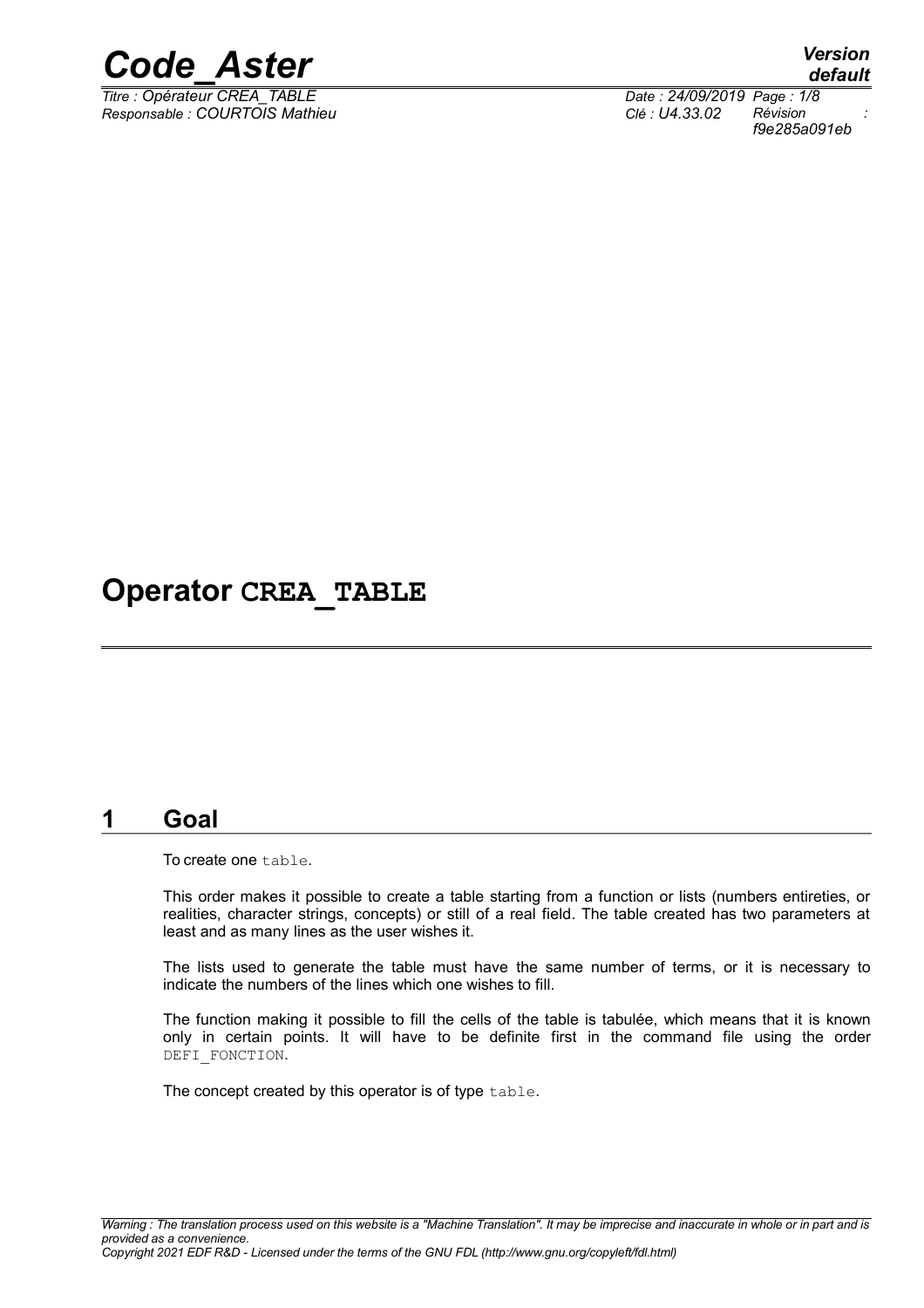*Titre : Opérateur CREA\_TABLE Date : 24/09/2019 Page : 2/8 Responsable : COURTOIS Mathieu Clé : U4.33.02 Révision :*

*f9e285a091eb*

## **2 Syntax**

Tb  $[ * ] = \text{CREA TABLE } ($  $\bullet$  / FUNCTION = F ( ♦ FUNCTION = function [function]  $\Diamond$  PARA = (npx, npy) [l K16] ),  $/$  LIST = F (  $\bullet$  / LISTE I = Li [l\_I]  $\angle$  LISTE R = Lr [l\_R] / LISTE\_K = lk [l\_K]  $\sqrt{YPE_{K}} = / YK8$ , [DEFECT] / 'K16',  $/$  'K24', / LISTE\_CO = lco [1\_CO]<br>NUME LIGN = / lind, [1 [1]  $\Diamond$  NUME LIGN = / lind, / (1,2,3,…) [DEFECT]  $PARA$  = npx  $[K16]$ ), / RESU =  $F$  (  $\bullet$  / CHAM GD = chamgd,  $[char\;gd]$  $/$  RESULT = resu, [result]  $\bullet$  NOM CHAM = ncham,  $[K16]$ ◊ / TOUT\_ORDRE = 'YES' [TXM] / NUME\_ORDRE = numord [1\_I]<br>
/ LIST\_ORDRE = lnumord [listis] / LIST ORDRE = lnumord [listis] / INST = inst [1 R]  $\overline{\text{LIST\_INST}} = \text{limits},$  [listr8] / MODE = mode, [1\_I]<br>/ LIST MODE = lmode, [listis] LIST MODE =  $lmode,$ /  $FREQ = freq$ , [l R] / LIST FREQ = lfreq, [listr8]  $\sqrt[3]{}$  CRITERION = / 'RELATIVE', [DEFECT] / 'ABSOLUTE',  $\Diamond$  PRECISION =  $/ 1.E-6$ , [DEFECT] / prec, [R]  $\begin{array}{cccc} \blacklozenge & / & \text{TOUT\_CMP} & = & 'YES', \\ \text{NOM }CMP & = & \text{ncmD} \end{array}$  [TXM]  $NOM \overline{C}MP = ncmp,$  [TXM] / NOM\_VARI = nvari, [TXM]<br>/ ALL = 'YES', [TXM] / ALL = 'YES',<br>
/ GROUP MA = grma, [1 grma] / GROUP MA = grma, (1 grma) / GROUP\_NO = grno, [l\_grno]  $\angle$  LISTE\_K = lk  $[1_K]$  $\lambda$ ,  $\Diamond$  TYPE TABLE = / 'TABLE', / 'TABLE\_FONCTION', / 'TABLE\_CONTENEUR'  $\Diamond$  TITLE = tit, [KN]

*Warning : The translation process used on this website is a "Machine Translation". It may be imprecise and inaccurate in whole or in part and is provided as a convenience.*

*Copyright 2021 EDF R&D - Licensed under the terms of the GNU FDL (http://www.gnu.org/copyleft/fdl.html)*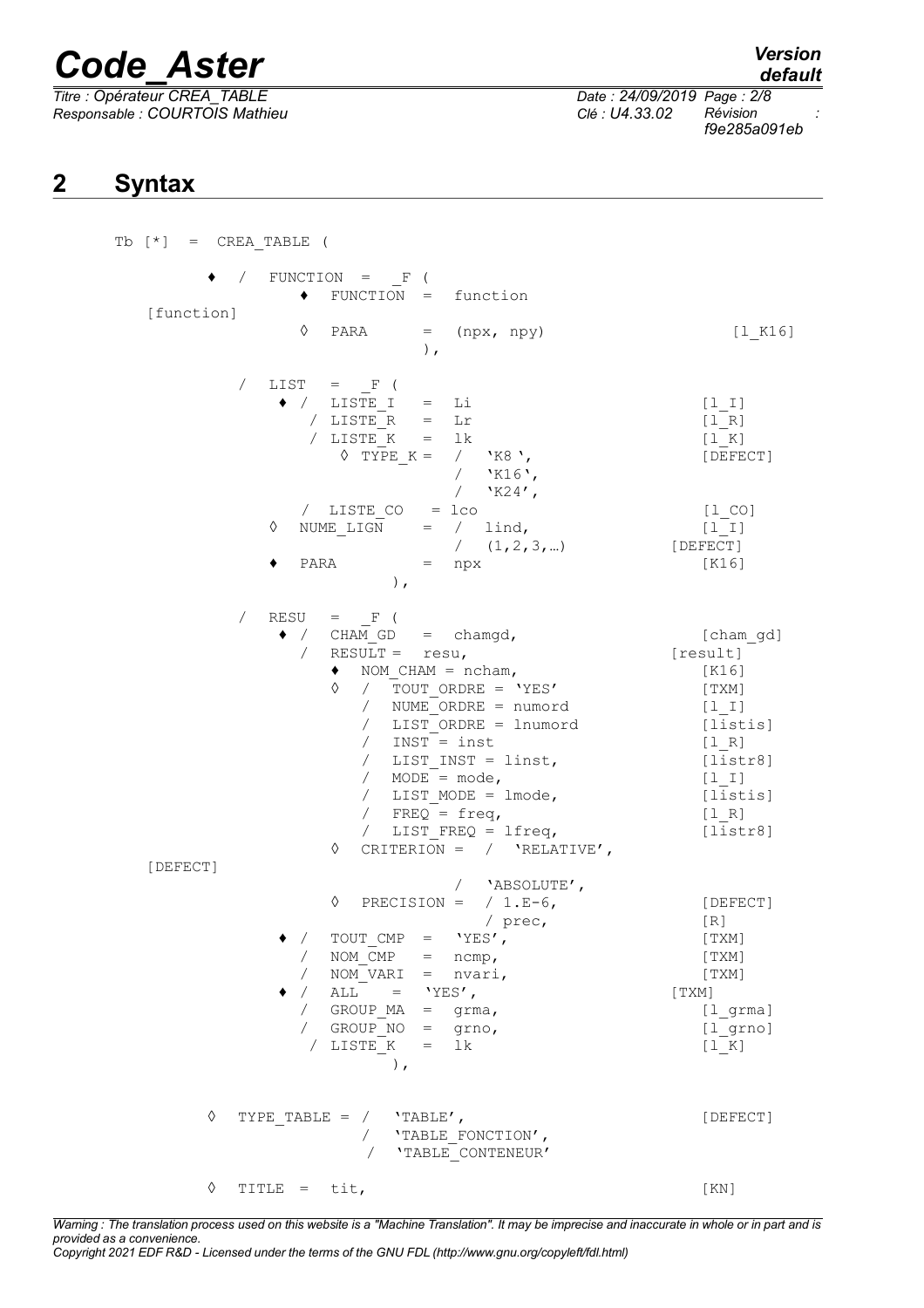

*Titre : Opérateur CREA\_TABLE Date : 24/09/2019 Page : 3/8*

)

*default*

*Responsable : COURTOIS Mathieu Clé : U4.33.02 Révision : f9e285a091eb*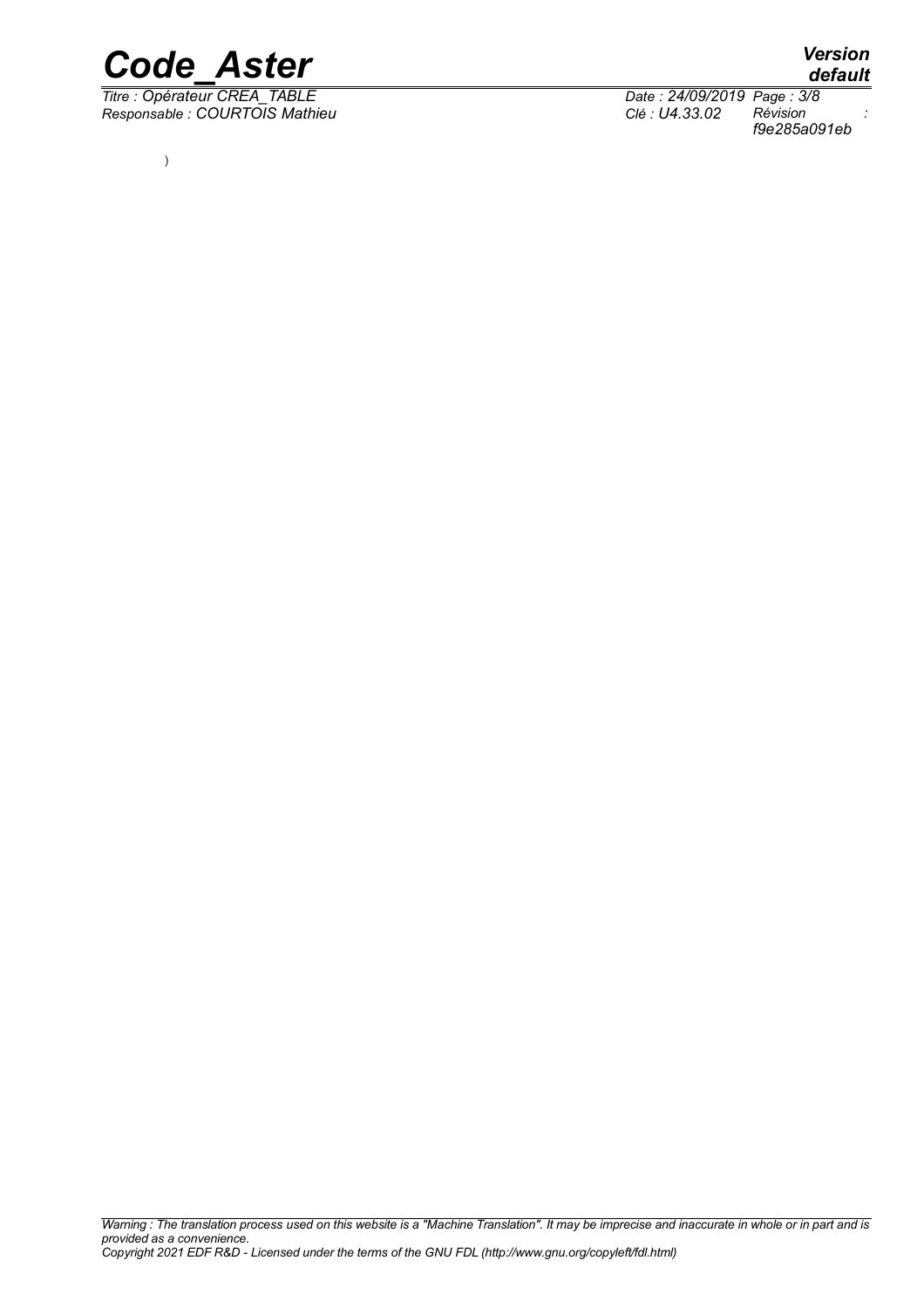*Responsable : COURTOIS Mathieu Clé : U4.33.02 Révision :*

*Titre : Opérateur CREA\_TABLE Date : 24/09/2019 Page : 4/8 f9e285a091eb*

## **3 Operands**

#### **3.1 Keyword FUNCTION**

#### **3.1.1 Operand FUNCTION**

The table is created starting from a function. The first column of the table contains the X-coordinates of the function and the second the values of the function to the corresponding X-coordinates.

#### **3.1.2 Operand PARA**

Names of the parameters of the table. This keyword is optional: the names of the parameters are then identical to NOM PARA and NOM RESU function. If it is indicated, its cardinal must be equal to 2: name of parameter for the column associated with the X-coordinates, name of parameter for the column associated with the ordinates.

#### **3.2 Keyword LIST**

This keyword must be provided at least 2 times: each occurrence makes it possible to define a column of the table.

The lists do not have necessarily the same cardinal, one uses the keyword NUME LIGN to indicate which lines must be filled.

#### **3.2.1 Operand LISTE\_R**

A column is created in the table starting from a list of realities.

#### **3.2.2 Operand LISTE\_I**

A column is created in the table starting from a list of entireties.

#### **3.2.3 Operand LISTE\_K**

A column is created in the table starting from a list of character strings.

#### **3.2.4 Operand TYPE\_K**

Length of the character strings for the case LISTE K.

#### **3.2.5 Operand LISTE\_CO**

This operand makes it possible to define a list of concepts. The table created starting from a list of concepts is obligatorily a table of the type TABLE\_CONTENEUR . The list of concepts is used to create two columns of the table: a column of parameter  $\overline{NOM}$  SD and a column of parameter TYPE\_OBJET. If the operand LISTE CO is informed, the user must also define a column of parameter NOM\_OBJET containing a single key for each concept of the list of concepts.

#### **3.2.6 Operand NUME\_LIGN**

When the lists do not have all the same cardinal or to build a table with holes, one uses this keyword to specify which lines are filled.

#### **3.2.7 Operand PARA**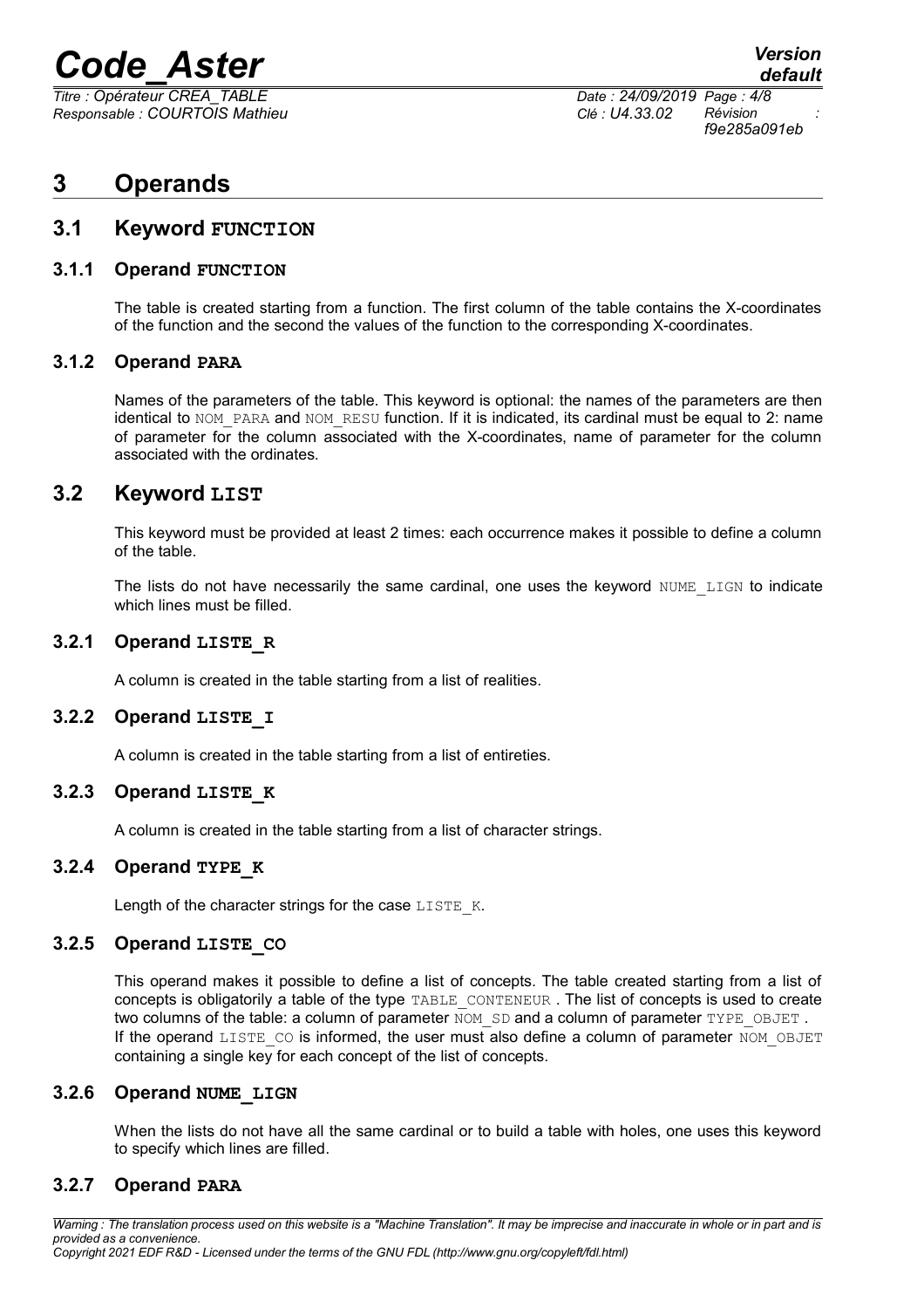*Titre : Opérateur CREA\_TABLE Date : 24/09/2019 Page : 5/8 Responsable : COURTOIS Mathieu Clé : U4.33.02 Révision :*

*f9e285a091eb*

Name of the parameter of the table associated with the provided list.

#### **3.3 Keyword RESU**

This keyword should be used only once. It makes it possible to create a table starting from the components of a field isolated (keyword CHAM GD) or of the fields of a structure of data result (keyword RESULT ). The treated fields must have actual values.

#### **3.3.1 Operand CHAM\_GD**

This operand makes it possible to collect the name of the field which will be read to create the table. This field can come for example from the order CREA\_CHAMP.

#### **3.3.2 Operands**

**RESULTAT/NOM\_CHAM/TOUT\_ORDRE/NUMÉRIQUE\_ORDRE/LISTE\_ORDRE /INST/LIST\_INST/MODE/LIST\_MODE/FREQ/LIST\_FREQ/CRITERE/PRECISION**

These operands make it possible to choose the fields of the structure of data results to treat. One can limit the sequence numbers with the keywords INST, LIST\_INST,... as well as the field names (' DEPL ',' SIEF ELGA ',...) with the keyword NOM CHAM .

For more information concerning these keyword, please consult Doc. [U4.71.00]

#### **3.3.3 Operands TOUT\_CMP/NOM\_CMP/NOM\_VARI**

These operands make it possible to choose the components which one wants to see in the table. Either one uses TOUT CMP=' OUI' to choose all the components of the fields, one is uses NOM CMP or NOM VARI to retain only some of them.

 $\Diamond$  NOM CMP = nocmp, [KN]

Name of the component that one wants to see in the table.

◊ NOM\_ VARI = novari , [KN]

For the fields of the internal variables (VARI  $*$ ), one can give the name of the internal variable that one wants to see in the table (see [U4.51.11] for the rules of naming of the internal variables).

#### **3.3.4 Operands TOUT/GROUP\_MA/GROUP\_NO**

These operands make it possible to choose the entities of the grid on which one will recover the values of the components of the field.

The operand  $ALL = 'OUT'$  allows to consider all the grid.

To restrict part of grid, should be used the remaining operands.

For a field of the type:

- NOEU : one can choose GROUP\_MA and/or GROUP\_NO .
- ELNO/ELGA : one can choose GROUP\_MA.

#### **3.4 Operand TYPE\_TABLE**

Determine the type of the produced table. The choices are:

- TABLE : an ordinary table
	- TABLE FONCTION : a table which contains a column whose parameter is FUNCTION or FONCTION C in which one finds names of concept function.

*Copyright 2021 EDF R&D - Licensed under the terms of the GNU FDL (http://www.gnu.org/copyleft/fdl.html)*

*Warning : The translation process used on this website is a "Machine Translation". It may be imprecise and inaccurate in whole or in part and is provided as a convenience.*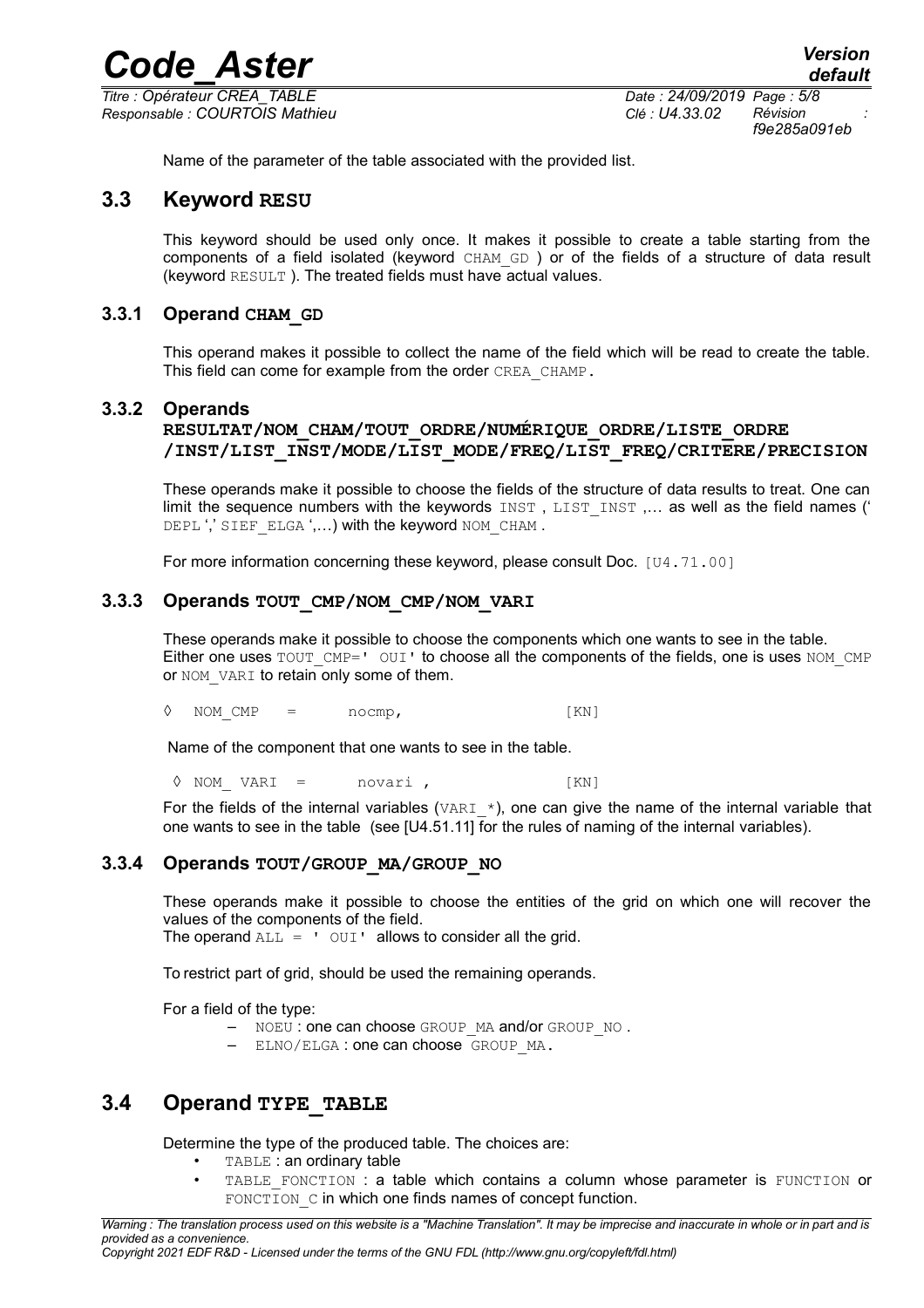*Titre : Opérateur CREA\_TABLE Date : 24/09/2019 Page : 6/8 Responsable : COURTOIS Mathieu Clé : U4.33.02 Révision :*

*f9e285a091eb*

*default*

### **3.5 Operand TITLE**

Title which will be given to the produced table.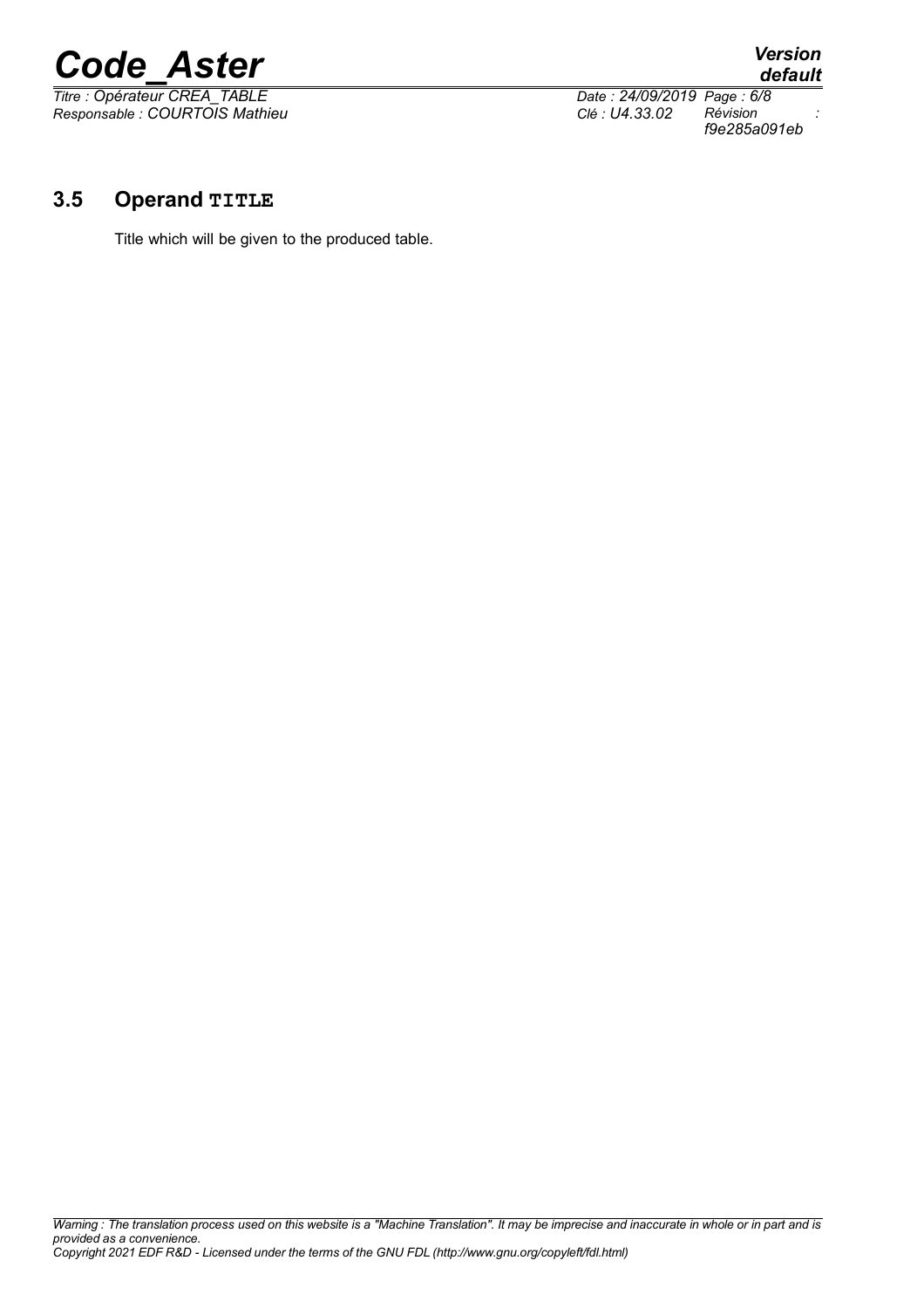*Titre : Opérateur CREA\_TABLE Date : 24/09/2019 Page : 7/8 Responsable : COURTOIS Mathieu Clé : U4.33.02 Révision :*

*f9e285a091eb*

#### **4 Examples**

#### **4.1 Creation of a table starting from a function**

FONCTION=DEFI\_FONCTION (NOM\_PARA=' X', VALE=  $(0.\overline{0}, 5.0, 4.0, 17.5)$  ; T\_FCT=CRÉA\_TABLE (FONCTION=\_F (FONCTION=FONCTION)); IMPR\_TABLE (TABLE=T\_FONCTION);

The impression of the table created is the following one:

| X               | TOUTRESU    |  |  |
|-----------------|-------------|--|--|
| $0.00000E + 00$ | 5.00000E+00 |  |  |
| 4.00000E+00     | 1.75000E+01 |  |  |

#### **4.2 Creation of a table starting from three lists, heterogeneous types**

```
T_LST=CRÉA_TABLE (LISTE= (
                          F (LISTE R= (0.0, 4.0), PARA=' X'),
                           F (LISTE R = (5.0, 17.5), PARA=' Y'),);
                          F (LISTE I = (6.7), PARA=' K')
```

```
IMPR_TABLE (TABLE=T_LST);
```
The impression of the table created is the following one:

| $0.00000E + 00$ | 5.00000E+00 |  |
|-----------------|-------------|--|
| 4.00000E+00     | 1.75000E+01 |  |

### **4.3 Creation of a table with holes**

```
TAB=CRÉA_TABLE (
   LISTE= (
      _F ( PARA=' NUMÉRIQUE_ORDRE',
         LISTE I= (8,15,156,67),
      ),
      F ( PARA=' VAR',
         LISTE_R= (2., 15., 18),
         NUME LIGN= (1,3,4),
      ),
      F ( PARA=' COMMENT',
         LISTE K= ('VALUE',),
          TYPEK=' K24',
         NUME LIGNE=1,
      ),
   ),
```
The impression of the table created is the following one:

NUME\_ORDRE VAR HOW 8 2.00000E+00 VALUE

*Copyright 2021 EDF R&D - Licensed under the terms of the GNU FDL (http://www.gnu.org/copyleft/fdl.html)*

*Warning : The translation process used on this website is a "Machine Translation". It may be imprecise and inaccurate in whole or in part and is provided as a convenience.*